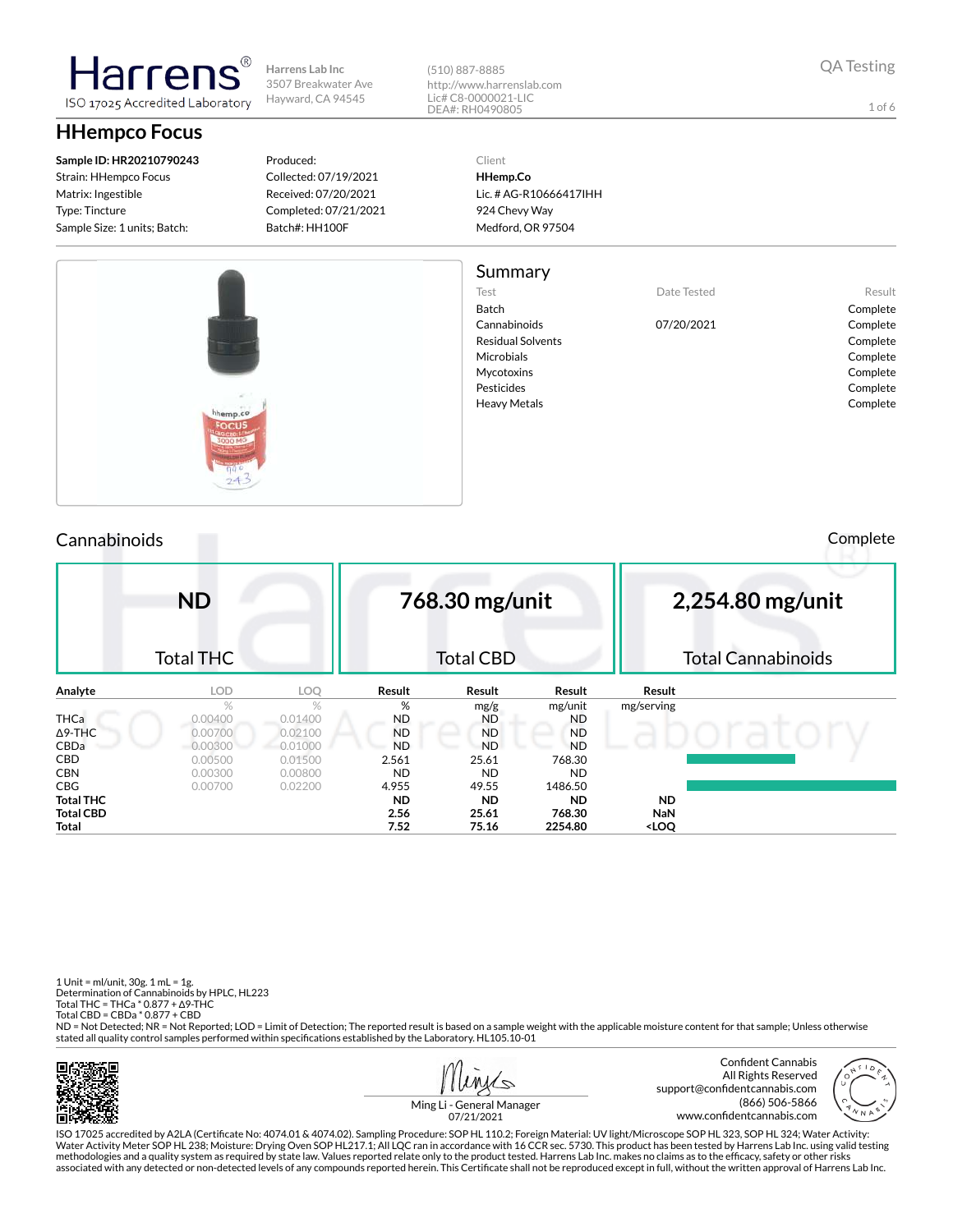**HHempco Focus**

larrer

ISO 17025 Accredited Laboratory

| Sample ID: HR20210790243     | Produced:             | Client                 |
|------------------------------|-----------------------|------------------------|
| Strain: HHempco Focus        | Collected: 07/19/2021 | HHemp.Co               |
| Matrix: Ingestible           | Received: 07/20/2021  | Lic. # AG-R10666417IHH |
| Type: Tincture               | Completed: 07/21/2021 | 924 Chevy Way          |
| Sample Size: 1 units; Batch: | Batch#: HH100F        | Medford, OR 97504      |

## Pesticides **Complete**

**Analyte LOD LOQ Limit Results Status**  $\mu$ g/g  $\mu$ g/g  $\mu$ g/g  $\mu$ g/g **Abamectin** 0.03 0.1 0.3 **NR NT** Acephate 0.03 0.1 5 NR NT Acequinocyl 0.03 0.1 4 NR NT **Acetamiprid** 0.03 0.1 0.5 NR NT Aldicarb 0.03 0.1 0.03 NR NT Azoxystrobin 0.03 0.1 40 NR NT Bifenazate 0.03 0.1 5 NR NT **Bifenthrin** 0.03 0.1 0.5 NR NT **Boscalid** 0.03 0.1 10 NR NT **Captan 12.1 0.03 0.1 5 NR NT Carbaryl 0.03 0.1 0.5 NR NT** Carbofuran 0.03 0.1 0.03 NR NT Chlorantraniliprole 0.03 0.1 40 NR NT Chlordane 0.03 0.1 0.03 NR NT Chlorfenapyr 0.03 0.1 0.03 NR NT Chlorpyrifos 0.03 0.1 0.03 NR NT Clofentezine 0.03 0.1 0.5 NR NT Coumaphos 0.03 0.1 0.03 NR NT Cyfluthrin 0.03 0.1 1 NR NT Cypermethrin 0.03 0.1 1 NR NT **Daminozide** 0.03 0.1 0.03 NR NT **Diazinon** 0.03 0.1 0.2 NR NT Dichlorvos 0.03 0.1 0.03 NR NT **Dimethoate** 0.03 0.1 0.03 NR NT Dimethomorph 0.03 0.1 20 NR NT Ethoprophos 0.03 0.1 0.03 NR NT **Etofenprox 0.03 0.1 0.03 NR NT Etoxazole** 0.03 0.1 1.5 NR NT **Fenhexamid** 0.03 0.1 10 NR NT **Fenoxycarb** 0.03 0.1 0.03 **NR NT** Fenpyroximate 0.03 0.1 2 NR NT Fipronil 0.03 0.1 0.03 NR NT Flonicamid 0.03 0.1 2 NR NT **Analyte LOD LOQ Limit Results Status**  $\mu$ g/g  $\mu$ g/g  $\mu$ g/g  $\mu$ g/g Fludioxonil 0.03 0.1 30 NR NT Hexythiazox 0.03 0.1 2 NR NT **Imazalil 11 0.03 0.1 0.03 NR NT** Imidacloprid 0.03 0.1 3 NR NT Kresoxim Methyl 0.03 0.1 1 NR NT **Malathion** 0.03 0.1 5 **NR NT** Metalaxyl 0.03 0.1 15 NR NT Methiocarb 0.03 0.1 0.03 NR NT **Methomyl 0.03 0.1 0.1 NR NT Mevinphos** 0.03 0.1 0.03 **NR NT** Myclobutanil 0.03 0.1 9 NR NT **Naled 1200 0.03 0.1 0.5 NR NT Oxamyl** 0.03 0.1 0.2 NR NT **Paclobutrazol 0.03 0.1 0.03 NR NT** Parathion Methyl 0.03 0.1 0.03 NR NT Pentachloronitrobenzene 0.03 0.1 0.2 NR NT **Permethrin 0.03 0.1 20 NR NT** Phosmet 0.03 0.1 0.2 NR NT Piperonyl Butoxide 0.03 0.1 8 NR NT **Prallethrin 1996** 0.03 0.1 0.4 **NR NT** Propiconazole 0.03 0.1 20 NR NT Propoxur 0.03 0.1 0.03 NR NT **Pyrethrins 0.03 0.1 1 NR NT** Pyridaben 0.03 0.1 3 NR NT **Spinetoram 10.03 0.1 3 NR NT** Spinosad 0.03 0.1 3 NR NT Spiromesifen 0.03 0.1 12 NR NT Spirotetramat 0.03 0.1 13 NR NT **Spiroxamine** 0.03 0.1 0.03 NR NT Tebuconazole 0.03 0.1 2 NR NT Thiacloprid 0.03 0.1 0.03 NR NT Thiamethoxam 0.03 0.1 4.5 NR NT Trifloxystrobin 0.03 0.1 30 NR NT

(510) 887-8885

http://www.harrenslab.com Lic# C8-0000021-LIC DEA#: RH0490805

Date Tested:

We analyze samples by AOAC Official Method 2007.01-Modified; ND = Not Detected; NR = Not Reported; LOD = Limit of Detection; The reported result is based on a sample weight with the applicable moisture content for that sample; Unless otherwise stated all quality control samples performed within specifications established by the<br>Laboratory. HL105.10-01. Tested by LC/MS/MS and GC/





2 of 6

Ming Li - General Manager 07/21/2021

ISO 17025 accredited by A2LA (Certicate No: 4074.01 & 4074.02). Sampling Procedure: SOP HL 110.2; Foreign Material: UV light/Microscope SOP HL 323, SOP HL 324; Water Activity: Water Activity Meter SOP HL 238; Moisture: Drying Oven SOP HL217.1; All LQC ran in accordance with 16 CCR sec. 5730. This product has been tested by Harrens Lab Inc. using valid testing methodologies and a quality system as required by state law. Values reported relate only to the product tested. Harrens Lab Inc. makes no claims as to the efcacy, safety or other risks associated with any detected or non-detected levels of any compounds reported herein. This Certificate shall not be reproduced except in full, without the written approval of Harrens Lab Inc.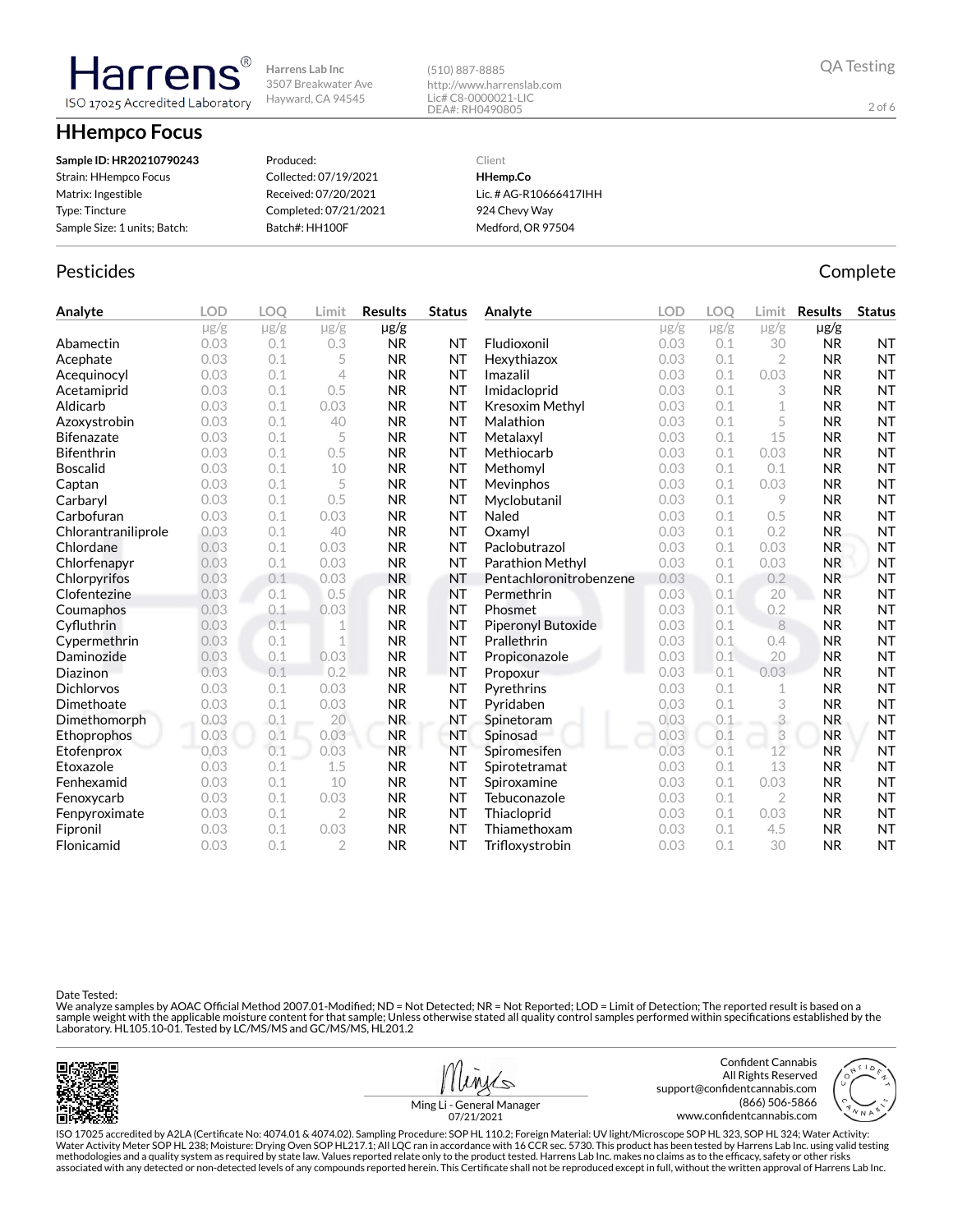**HHempco Focus**

**Harrens** ISO 17025 Accredited Laboratory

| Sample ID: HR20210790243     | Produced:             | Client                 |
|------------------------------|-----------------------|------------------------|
| Strain: HHempco Focus        | Collected: 07/19/2021 | HHemp.Co               |
| Matrix: Ingestible           | Received: 07/20/2021  | Lic. # AG-R10666417IHH |
| Type: Tincture               | Completed: 07/21/2021 | 924 Chevy Way          |
| Sample Size: 1 units; Batch: | Batch#: HH100F        | Medford, OR 97504      |

## Residual Solvents **Complete** Complete Complete Complete Complete Complete Complete

| Analyte             | LOD       | LOQ       | Limit     | <b>Results</b> | <b>Status</b> |
|---------------------|-----------|-----------|-----------|----------------|---------------|
|                     | $\mu$ g/g | $\mu$ g/g | $\mu$ g/g | µg/g           |               |
| 1,2-Dichloro-Ethane |           |           |           | <b>NR</b>      | <b>NT</b>     |
| Acetone             |           | 10        | 5000      | NR             | <b>NT</b>     |
| Acetonitrile        |           | 5         | 410       | N <sub>R</sub> | <b>NT</b>     |
| Benzene             |           |           |           | <b>NR</b>      | <b>NT</b>     |
| <b>Butane</b>       |           | 25        | 5000      | NR             | <b>NT</b>     |
| Chloroform          |           | 1         |           | <b>NR</b>      | <b>NT</b>     |
| Ethanol             |           | 10        | 5000      | <b>NR</b>      | <b>NT</b>     |
| Ethyl-Acetate       |           | 10        | 5000      | NR             | <b>NT</b>     |
| Ethyl-Ether         |           | 10        | 5000      | <b>NR</b>      | <b>NT</b>     |
| Ethylene Oxide      |           | 1         |           | <b>NR</b>      | <b>NT</b>     |
| Heptane             |           | 10        | 5000      | <b>NR</b>      | <b>NT</b>     |
| Isopropanol         |           | 10        | 5000      | NR             | <b>NT</b>     |
| Methanol            |           | 10        | 3000      | NR             | <b>NT</b>     |
| Methylene-Chloride  |           |           |           | <b>NR</b>      | <b>NT</b>     |
| n-Hexane            |           | 10        | 290       | <b>NR</b>      | <b>NT</b>     |
| Pentane             |           | 10        | 5000      | <b>NR</b>      | <b>NT</b>     |
| Propane             |           | 10        | 5000      | <b>NR</b>      | <b>NT</b>     |
| Toluene             |           | 10        | 890       | NR             | <b>NT</b>     |
| Trichloroethene     |           |           |           | <b>NR</b>      | <b>NT</b>     |
| Xylenes             |           | 10        | 2170      | <b>NR</b>      | <b>NT</b>     |

(510) 887-8885

http://www.harrenslab.com Lic# C8-0000021-LIC DEA#: RH0490805

Date Tested: ND = Not Detected; SOP HL231. Headspace GC-FID



Confident Cannabis All Rights Reserved support@confidentcannabis.com (866) 506-5866 www.confidentcannabis.com



Ming Li - General Manager 07/21/2021

ISO 17025 accredited by A2LA (Certicate No: 4074.01 & 4074.02). Sampling Procedure: SOP HL 110.2; Foreign Material: UV light/Microscope SOP HL 323, SOP HL 324; Water Activity: Water Activity Meter SOP HL 238; Moisture: Drying Oven SOP HL217.1; All LQC ran in accordance with 16 CCR sec. 5730. This product has been tested by Harrens Lab Inc. using valid testing methodologies and a quality system as required by state law. Values reported relate only to the product tested. Harrens Lab Inc. makes no claims as to the efficacy, safety or other risks<br>associated with any detected or non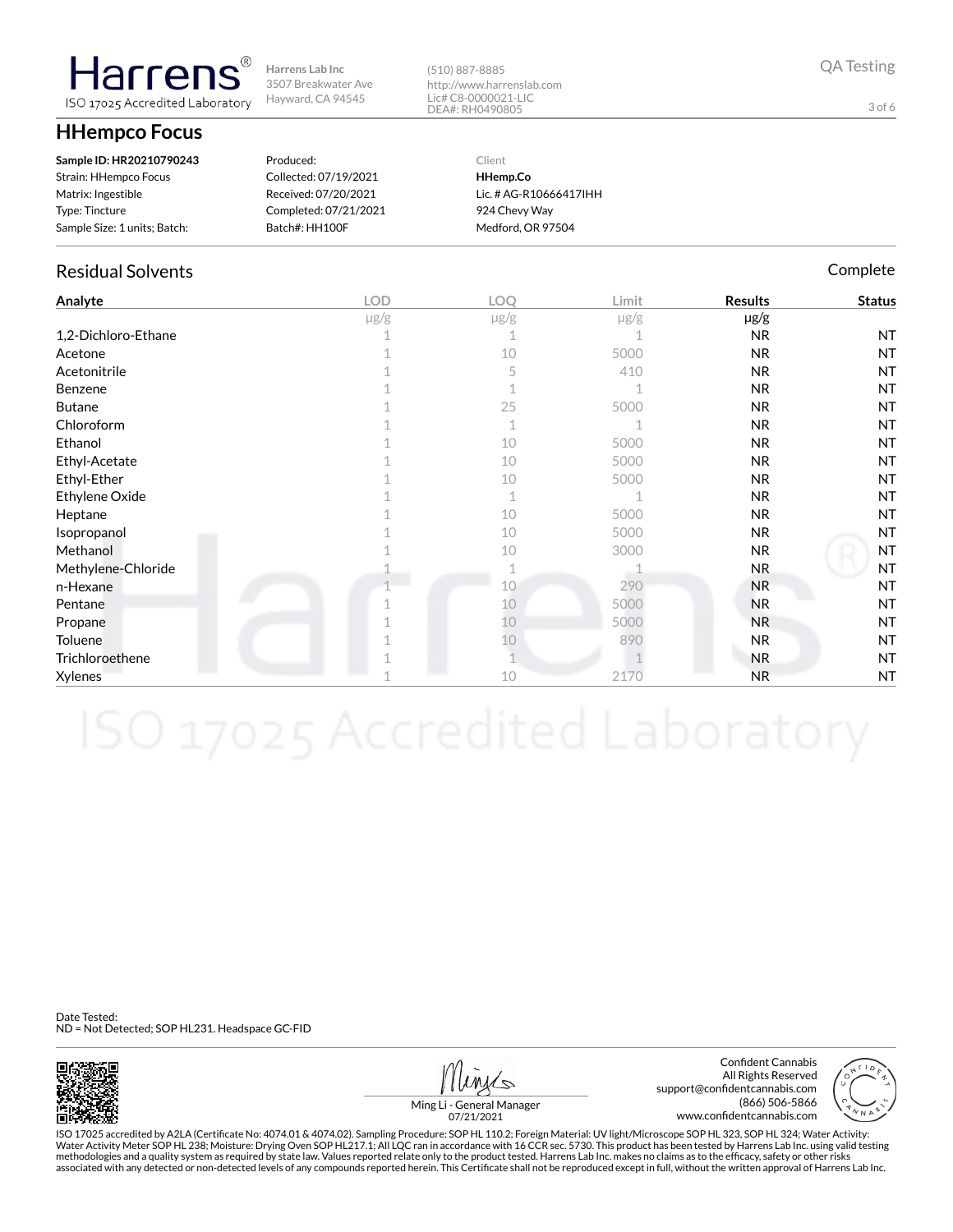**HHempco Focus**

larrer

ISO 17025 Accredited Laboratory

| Sample ID: HR20210790243     | Produced:             |
|------------------------------|-----------------------|
| Strain: HHempco Focus        | Collected: 07/19/2021 |
| Matrix: Ingestible           | Received: 07/20/2021  |
| <b>Type: Tincture</b>        | Completed: 07/21/2021 |
| Sample Size: 1 units; Batch: | Batch#: HH100F        |

## Microbials Complete

### **Analyte Units Status** CFU/g Aerobic Plate Count NR NT NT NT NR NT NR NT NR NT NR NT NR NT NR NT NR NT NR NT NR NT NR NT NR NT NR NT NR NT N Aspergillus flavus and the contract of the contract of the contract of the contract of the contract of the contract of the contract of the contract of the contract of the contract of the contract of the contract of the con Aspergillus fumigatus NR NT Aspergillus niger NR NT Aspergillus terreus NT Shiga Toxin-producing E. coli NR NT salmonella SPP and the second second second second second second second second second second second second second second second second second second second second second second second second second second second second sec Yeast & Mold NR NT NR NT NR NT NR NT NR NT NR NT NR NT NR NT NR NT NR NT NR NT NR NT NR NT NR NT NR NT NR NT N

(510) 887-8885

http://www.harrenslab.com Lic# C8-0000021-LIC DEA#: RH0490805

> Client **HHemp.Co**

Lic. # AG-R10666417IHH 924 Chevy Way Medford, OR 97504

Date Tested:

NR = Not Reported;Aerobic Bacteria refers to Aerobic Plate Count, we analyze by method FDA BAM Jan 2001, Chapter 3. E.coli refers to E.coli Plate Count, we analyze by method FDA BAM Jan 2001, Chapter 4. Coliforms refers to Coliform Plate Count, we analyze by method FDA BAM Jan 2001, Chapter 4. Salmonella analysis method by Compact Dry SL, Hardy Diagnostics. Visual Mold inspection by UV light. 1= Mold Present, 0=Mold Not Present. Yeast and Mold Plate count method by AOAC no. 100401 or<br>FDA BAM Jan 2001, Chapter 18. HL105.10-01. Salmonella and



Confident Cannabis All Rights Reserved support@confidentcannabis.com (866) 506-5866 www.confidentcannabis.com

4 of 6

Ming Li - General Manager 07/21/2021

ISO 17025 accredited by A2LA (Certicate No: 4074.01 & 4074.02). Sampling Procedure: SOP HL 110.2; Foreign Material: UV light/Microscope SOP HL 323, SOP HL 324; Water Activity: Water Activity Meter SOP HL 238; Moisture: Drying Oven SOP HL217.1; All LQC ran in accordance with 16 CCR sec. 5730. This product has been tested by Harrens Lab Inc. using valid testing methodologies and a quality system as required by state law. Values reported relate only to the product tested. Harrens Lab Inc. makes no claims as to the efficacy, safety or other risks<br>associated with any detected or non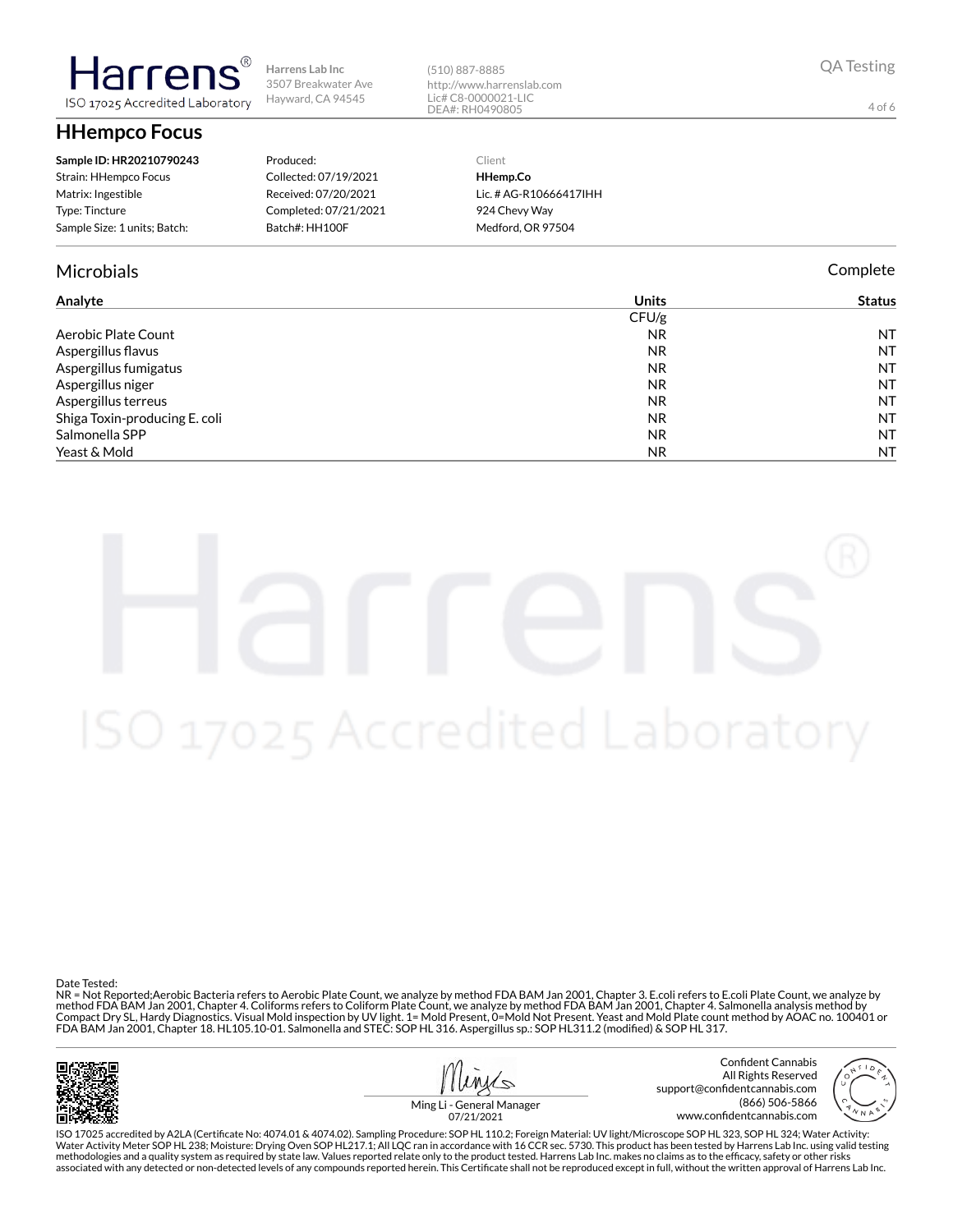**HHempco Focus**

**Harrens** ISO 17025 Accredited Laboratory

| Sample ID: HR20210790243     | Produced:             | Client                 |
|------------------------------|-----------------------|------------------------|
| Strain: HHempco Focus        | Collected: 07/19/2021 | HHemp.Co               |
| Matrix: Ingestible           | Received: 07/20/2021  | Lic. # AG-R10666417IHH |
| Type: Tincture               | Completed: 07/21/2021 | 924 Chevy Way          |
| Sample Size: 1 units; Batch: | Batch#: HH100F        | Medford, OR 97504      |

## Heavy Metals **Complete**

| Analyte | LOD.      | LOC  | Limit     | Mass      | <b>Status</b> |
|---------|-----------|------|-----------|-----------|---------------|
|         | $\mu$ g/g | µg/g | $\mu$ g/g | µg/g      |               |
| Arsenic | 0.50      | 1.50 | 1.5       | <b>NR</b> | <b>NT</b>     |
| Cadmium | 0.07      | 0.20 | U.5       | <b>NR</b> | <b>NT</b>     |
| Lead    | 0.17      | 0.50 | U.5       | <b>NR</b> | <b>NT</b>     |
| Mercury | 1.00      | 3.00 |           | <b>NR</b> | <b>NT</b>     |

(510) 887-8885

http://www.harrenslab.com Lic# C8-0000021-LIC DEA#: RH0490805

Date Tested: SOP HL 237. Tested by Atomic Fluorescence Spectrometry, HL237



Confident Cannabis All Rights Reserved support@confidentcannabis.com (866) 506-5866 www.confidentcannabis.com



Ming Li - General Manager 07/21/2021

ISO 17025 accredited by A2LA (Certicate No: 4074.01 & 4074.02). Sampling Procedure: SOP HL 110.2; Foreign Material: UV light/Microscope SOP HL 323, SOP HL 324; Water Activity: Water Activity Meter SOP HL 238; Moisture: Drying Oven SOP HL217.1; All LQC ran in accordance with 16 CCR sec. 5730. This product has been tested by Harrens Lab Inc. using valid testing methodologies and a quality system as required by state law. Values reported relate only to the product tested. Harrens Lab Inc. makes no claims as to the efficacy, safety or other risks<br>associated with any detected or non